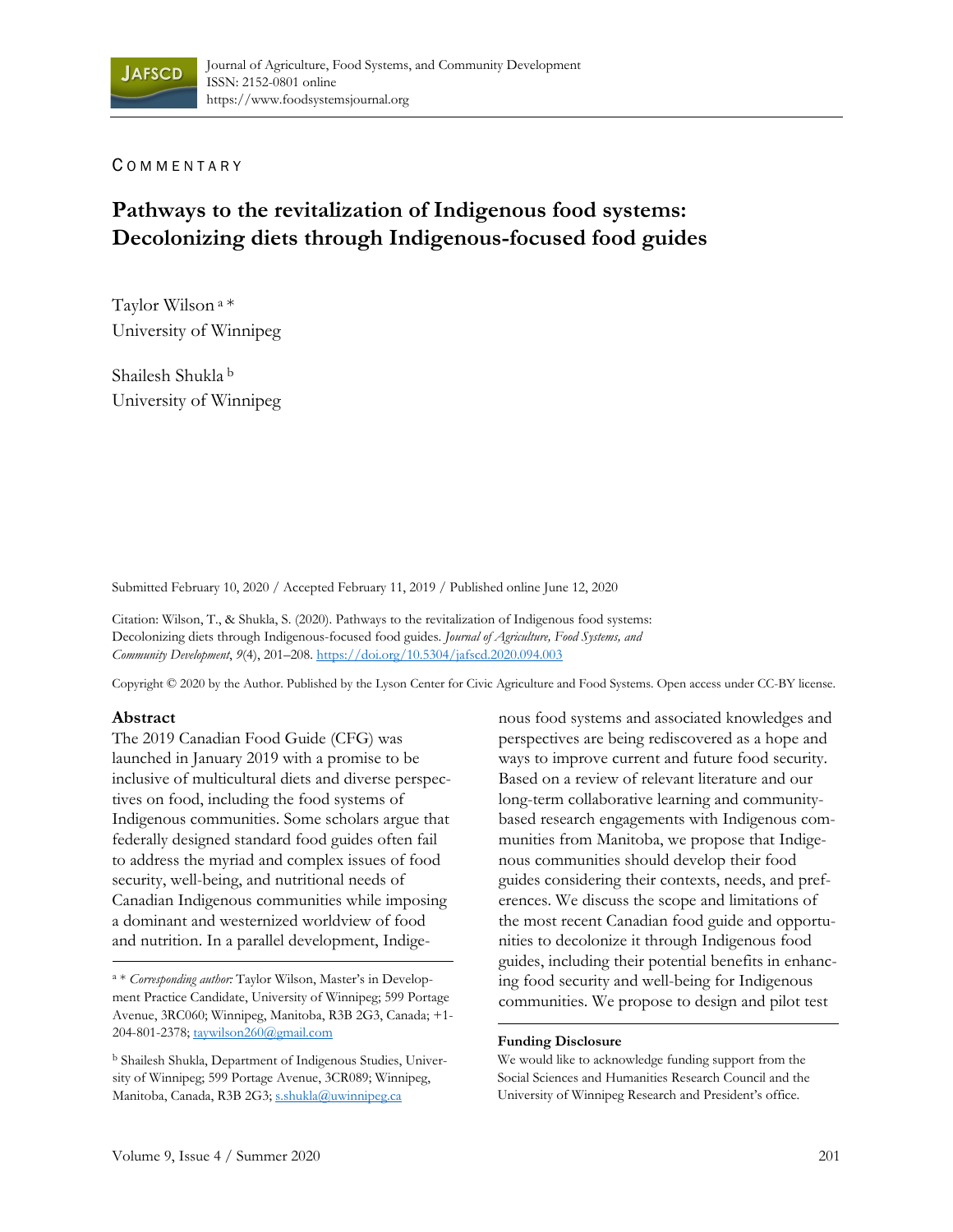such Indigenous food guides in communities Fisher River Cree Nation in Manitoba as community-based case study research that supports Indigenous-led and community-based resurgence and decolonization of food guides.

## **Keywords**

Community-Based Research, Decolonial Approach, Food Guide, Indigenous Food Security, Health, Indigenous Knowledge Systems, Nutrition, Self-Determination

## **The Canadian Food Guide and its Limitations**

There have been many tools developed to address the food insecurity and well-being needs of the Canadian public, including Indigenous communities, such as the Canadian Food Guide (CFG). Health Canada (2019a) describes food guides as "basic education tools that are designed to help people follow a healthy diet," (p. 4) utilizing dietary analyses, data from surveys, and food supply and demand with the overall goal of translating nutritional science to a practical food choice. The guide is not only created to inform individuals on how to eat healthily, but also to help policymakers create policy and support programs related to food and nutrition in Canada.

## *Brief History of the Canadian Food Guide*

The first Canadian Food Guide (CFG) was titled the Official Food Rules and was released in 1942. It was initially designed to prevent nutritional deficiencies due to food rationing from the War. The Official Food Rules identified six food groups at the time—milk, fruit, vegetables, cereals and bread, meat, and eggs —along with serving size suggestions. Since its inception, it has been made over several times to accommodate evolving sciencebased health and nutrition recommendations, social and economic fluxes, and the overall health statistics in Canada.

 The revised version released in 2007, titled Eating Well with Canada's Food Guide, was created due to several factors including the rise in nutrition-related chronic diseases, findings from consultations with experts, focus testing, and the evolving food supply and demand chains. The

same year, Health Canada released a parallel Indigenous version of the guide to address the growing Indigenous health issues related to food and nutrition, which failed to make any significant changes (Mundel, 2010). The 2007 Indigenous Food Guide (IFG) was produced in several Indigenous languages, including Anishinaabe, Plains Cree, Woods Cree, and Inuktitut. It also included depictions of several foods typically associated with Indigenous peoples in Canada, such as bannock, berries, wild game, and canned milk. This food guide aimed to engage Indigenous populations through schools and health facilities as well as developing policies that affect Indigenous peoples.

 In 2019, Canada released the most recent version of the CFG with a new focus on plant-based proteins, lowering dairy intake, eating more fruits, vegetables, and whole grains, and drinking water. The 2019 CFG provides examples of different foods based on their recommendations, along with a visual representation of what a typical plate of food should look like (see Figure 1). There was no

Figure 1. The 2019 Canadian Food Guide



Source: Health Canada, 2019b.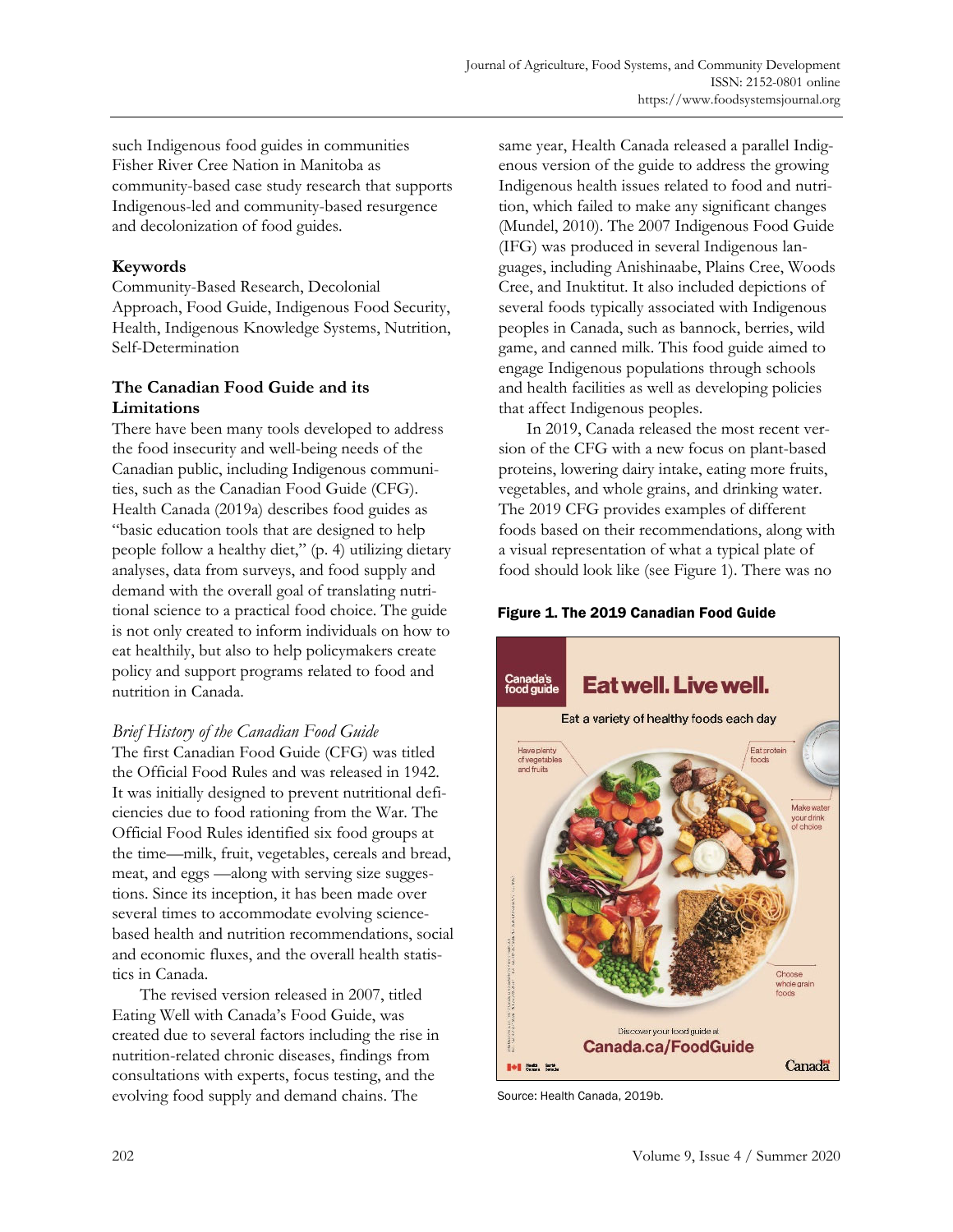release of an IFG; instead, the guide was translated into several Indigenous languages.

#### *The Guide's Limitations*

The CFG is a one-size-fits-all model, designed to provide recommendations for healthy eating and food choices for all Canadians, with the user to interpret the recommendations to the best of their ability. The OSF model of the CFG does not represent the incredibly diverse population in Canada and does not tackle essential barriers to accessing healthy food, which leads to the marginalization of diets and food practices (Amend, 2017; Duignan, 2019). Amend (2017, p. 2) uses the example of many people of color, in which they assume their Indigenous or cultural foods are "unhealthy" because they are not represented in the guide. The Eurocentric ideals around healthy eating are often positioned in a scientific or unbiased way to "shield the document from outside influences deemed non-scientific" (Amend, 2017, para. 31), such as cultural food preferences.

 Indigenous nurse Marie Martine stated that the guide would be difficult for people to use, especially those on low or fixed incomes, as many of the recommended foods are inaccessible due to food deserts within urban centers and Indigenous communities. One result of food deserts is that the prices of many of the recommended foods are higher than that of their unhealthy counterparts (CBC, 2007). The failure to combine or incorporate Indigenous food systems in food guides demonstrates the long history of Western and colonial food practices including how they have undermined Indigenous food systems, infringed on Indigenous peoples' livelihoods, and prevented their ability to self-govern and determine. Damman, Eide, and Kuhnlien (2008) argue that the right to food and the right to culture go hand in hand for Indigenous peoples, which suggests that by providing both, you are providing the best possible solutions to counteract chronic diseases and food insecurity. When asked to address the issue, Mary Bush, the head of nutrition policy at Health Canada in 2007, argued that "creating many different food guides to address Canada's diverse ethnic and cultural groups was both impractical and unrealistic" (paraphrased in Amend, 2017, para. 10).

 Health Canada (2019b) states that the 2019 food guide is essential for three reasons. The first is that what we eat influences our health, as our diets are a leading contributor to many chronic diseases like heart disease, cancer, and diabetes. The agency also mention that the burden of chronic disease varies across Canada, with Indigenous peoples in Canada facing a more significant burden than the general population. In its discussion around this reason, it also mentions that Indigenous peoples face a high number of barriers to manage those chronic diseases but offers no more on the subject. The second reason it is essential is that the food environment influences what we eat. Mostly, the foods available to us have a tremendous impact on what or how we eat. Health Canada does acknowledge the barriers Indigenous peoples face regarding food availability and Indigenous foods, but again offers nothing more on the subject. Ironically, it is here that it mentions that the constant stream of changing and conflicting messages around food can contribute to unhealthy eating, but does not mention how the guide contributes as well. The third reason behind the importance of the food guide is that supporting healthy eating is a shared responsibility; however, the guide takes no responsibility for supporting Indigenous health. It is the very reason that Health Canada deems the guide necessary, which are also limitations for Indigenous people in Canada.

 The current CFG model also fails to consider the socioeconomic barriers to healthy food choices. Historically, the food guide and its revisions and recommendations over the last 60 years have been rooted in economic agendas such as pressure from the agriculture industry in Canada. Many of the recommendations made have "closely mirrored the interests of agricultural producers" (CBC, 2012). Nevertheless, it fails to consider the economic, social, and cultural barriers to accessing healthy foods. With the current discourse around reconciliation in Canada, CFGs, especially the most recent two (2007 and 2019), have failed to take into context the considerable barriers to accessing healthy foods. These include remote living, loss of land, loss of cultural traditions, lack of economic stability, and a myriad of issues stemming from colonization that Indigenous peoples face in gain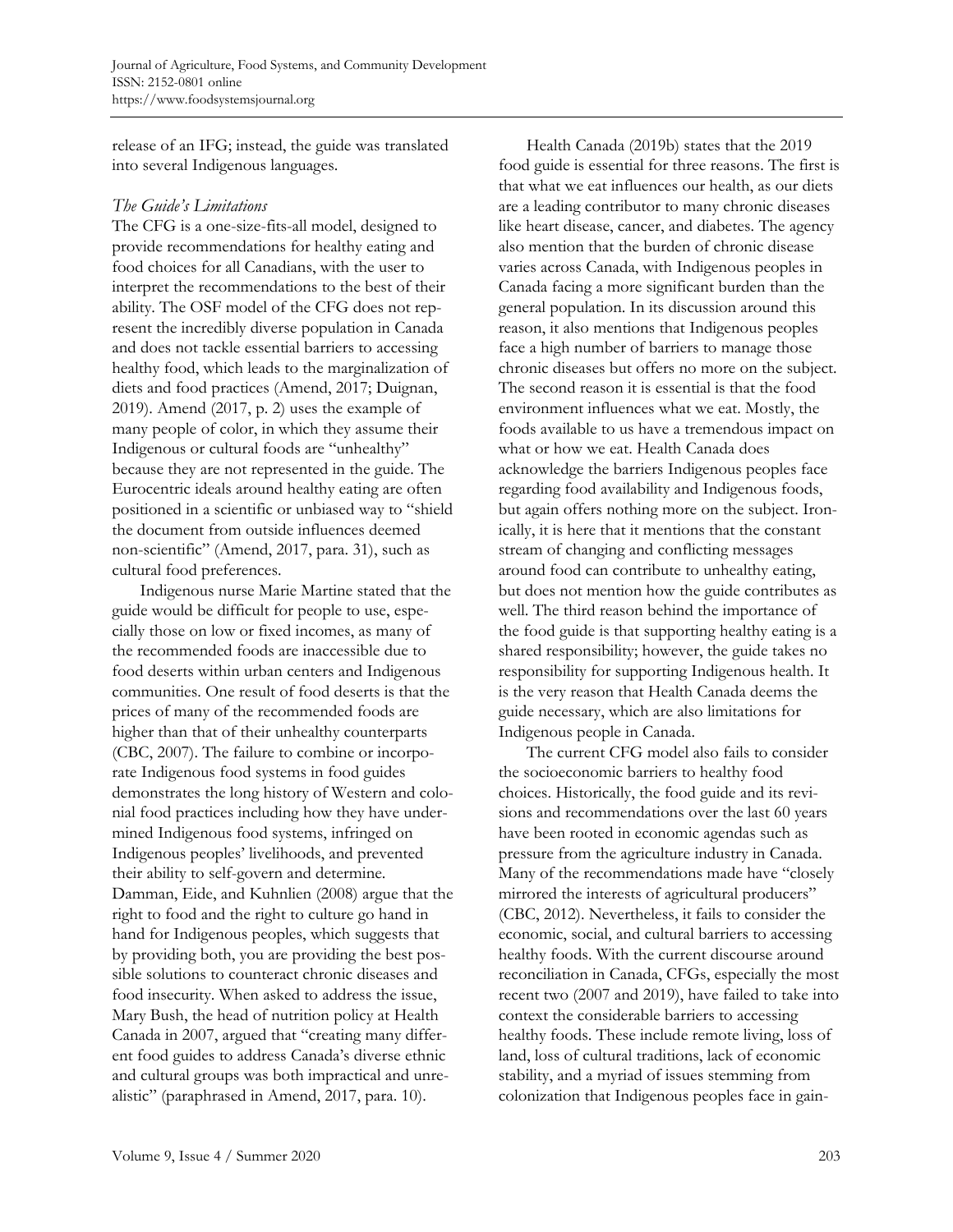ing access to affordable and culturally relevant healthy foods.

 Indigenous peoples in Canada represent unique perspectives and diverse knowledges regarding their Indigenous food systems (Kuhnlein et al., 2006; Shukla et al., 2019). In Indigenous cultures, these food systems go hand in hand with health and healing, and it is about time that these knowledge systems be nurtured because of their potential to have positive effects on Indigenous health, well-being, and food security. We argue that weaving local and Indigenous food systems and associated knowledges and perspectives in the development of a food guide can have many positive effects at local, national, and international scales for protecting food environments, restoring Indigenous foodways and cultures, improving food security and accessibility, and promoting local economies through community-based social enterprises.

### **Braiding Indigenous Food Knowledge: A Tool for Food Sovereignty and Decolonization**

Traditional, Indigenous, or country foods (also known as Indigenous foods) are defined as those "from the local, natural environment [and that] are culturally acceptable" (Kuhnlein, & Receveur, 1996, p. 417). The Indigenous food knowledges surrounding these foods include several culturally meaningful processes such as harvesting, processing, distributing, preparing, and moral teachings. It also involves spiritual and cultural factors that are incredibly important to Indigenous ways of being and make up cultural food preferences (Kerpen, Humbert, & Henry, 2015). When creating food guides, it is crucial to incorporate these factors. Tabitha Robin (personal communication, January 29, 2020) also stated that "the healthiest foods are the ones that have the most relationships." Culture influences attitudes and beliefs around food choices, and by incorporating healthy and culturally appropriate foods, food guides can affirm Indigenous cultures while also supporting healthy decisions. Healthy food lifestyles go beyond just healthy eating, and many Indigenous peoples associate Indigenous foods with the feeling of good health, so why not affirm those feelings (Kerpen et

al., 2015; Raine, 2005; Willows, 2005)?

 Discussions around food sovereignty in the food guide sector are in their early stages, which means that designing policies and programming in the food systems landscape is also challenging to do. There are so many areas of food policy that demand attention from this food sovereignty framework. However, there are still no practical examples of how to bring food sovereignty into the conversation in a sustainable way, especially when the discourse around Indigenous food systems is often separated from non-Indigenous or Western food systems (Desmarais & Wittman, 2014).

 Kekiewicz and Rotz (2018) observed over several years that the discourse of engagement between Indigenous peoples and settlers when developing food-related tools quickly resulted in a high level of discomfort that non-Indigenous peoples have while discussing Indigenous issues and food policies. When moving toward reconciliation in Canada, having difficult and uncomfortable conversations around colonial impacts and giving up power in order to have Indigenous inclusion and involvement is necessary to make progress. Creating spaces for this type of discourse allows for Indigenous self-determination and meaningful partnerships.

## **Lessons from Indigenous Food Guides**

Many Indigenous communities and organizations are using Indigenous and decolonial approaches, and there are several that can act as inspiration for this Indigenous food system discourse. An example of an effective Indigenous food guide (IFG) can be found in Ligouri, Nassar, and Mehta's (2014) research around interactive nutrition guides (ING) in the United States. The ING is an online spreadsheet that suggests nutrient-rich Indigenous foods to make recipes, offers Indigenous alternatives for non-Indigenous ingredients, and provides nutritional information and local prices for the Indigenous ingredients. It offers Indigenous alternatives to Western ingredients so individuals can adopt Western recipes to fit their contexts. Liguori et al. (2014) argue that local and Indigenous foods "contribute to sustainable agricultural practices, encourage healthful eating, and sustain culturally relevant foods" (p. 4). They can also connect Indigenous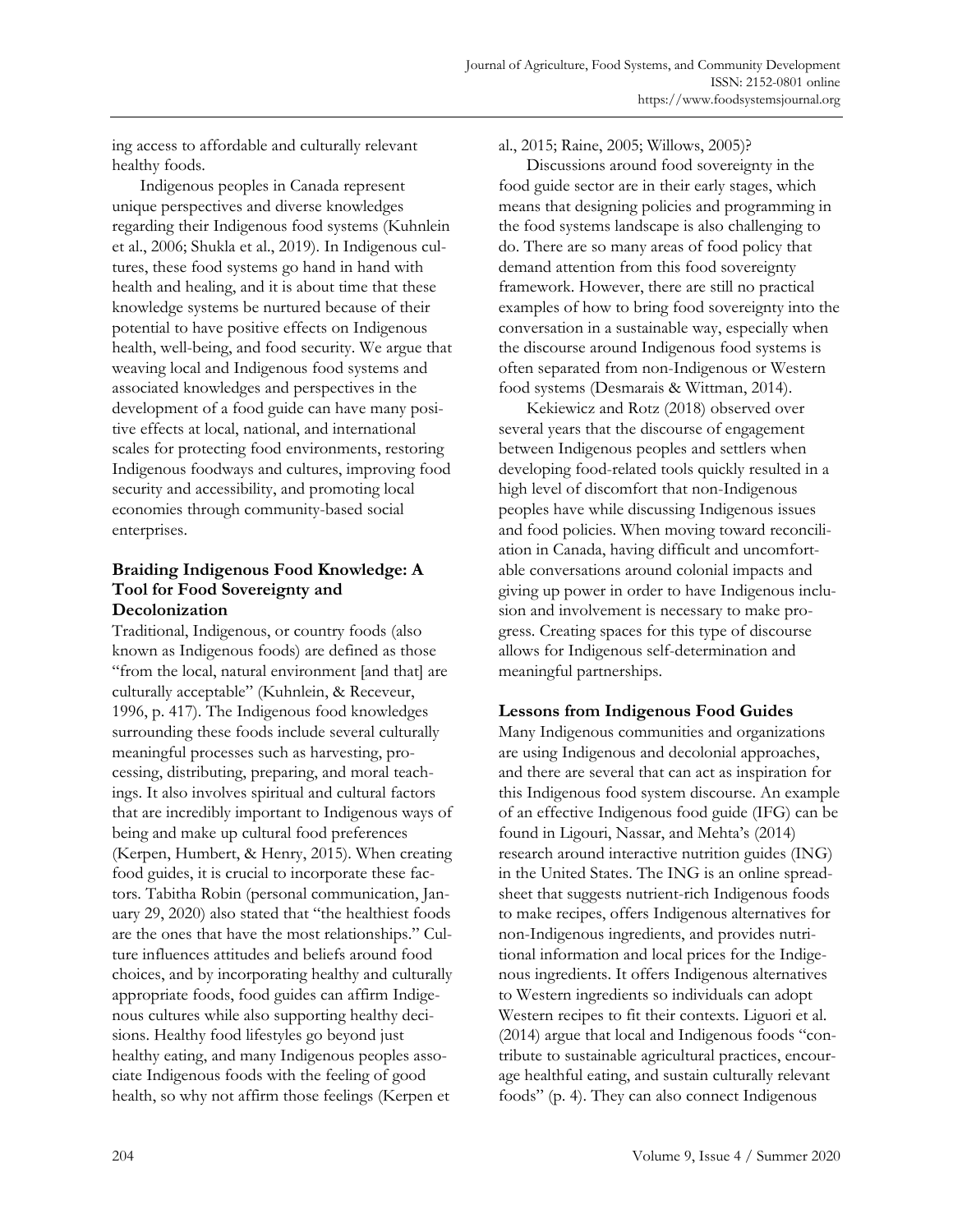peoples to their cultural food systems, encourage the community to holistically address health, and even protect local ecosystems.

 Another example of an IFG comes from British Columbia, Canada, with the First Nation Health Authority (FNHA)'s *Healthy Food Guidelines for First Nations Communities* (2009). The goal of the guidelines is to address the nutritional environment through "modern choices that reflect traditional values such as giving, sharing, humility, wholeness, and land stewardship" (FNHA, 2009, p. 5). It provides suggestions for more cultural aspects of food consumption like feasts, large family meals, food sharing, and fundraisers. The most notable section of the FNHA (2009) guidelines is the section on improving local food security, and more specifically, on utilizing more local and regional foods. Unlike the ING, where they provide Indigenous alternatives to Western ingredients, the FNHA provides ways to incorporate healthy

#### Figure 2. Fisher River Cree and English Cookbook, *Traditional Cooking and Foods of Long Ago Gave Us Healthy Lifestyles and Helped Us to Live Long Lives*



Published by Fisher River Cree Nation & University of Winnipeg, 2019*.* 

ingredients from both Indigenous and Western traditions into one's diet.

 In 2014, after noticing the epidemic of foodrelated chronic illnesses in the country, Brazil released its innovative new food guide, *Dietary Guidelines for the Brazilian Population* (BFG) (Ministry of Health of Brazil, 2015). The guide moved away from the typical food group and caloric measurements to a more Indigenous style of eating: unprocessed food that is grown in Brazil, eaten in shared food settings. Marion Nestle, an advocate for inclusive food policies, applauded the BFG as it is "based on foods that Brazilians of all social classes eat every day, and consider[s] the social, cultural, economic, and environmental implications of food choices" (Nestle, 2014, p. 1). Further, the emphasis on local foods and group meals aligns well with Indigenous foodways and eating practices (Dawson, 2020).

 In late 2019, community members of Fisher River Cree Nation (FRCN), in partnership with the University of Winnipeg, released the FRCN cookbook *Traditional Cooking and Foods of Long Ago Gave Us Healthy Lifestyles and Helped Us to Live Long Lives* (see Figure 2) (FRCN, 2019; FRCN & University of Winnipeg, 2019). The cookbook consists of 69 Indigenous recipes and highlights dozens of Indigenous foods practices within the community. It shares land-based stories of the teachings behind the recipes, underscoring the importance of Indigenous foods and associated values. For example, quotes in the cookbook share important values of the community, including food sharing: "as my mom used to say … when they were growing up; they'd share a moose among the community" (p. 21); respect for the animal and environment: "when I eat wild meat it helps me think about our food, it helps me respect the animal" (p. 28); and serving size and food preparation: "we used to eat fish two or three times a day, it was never fried … it was healthier that way" (p. 40) (FRCN, 2019). The book also provides a Cree syllabic translation of each page, so the cookbook can then be used as more than a food and recipe book in the kitchen; but it can be moved into the classroom as a language and educational tool for Cree food culture revitalization.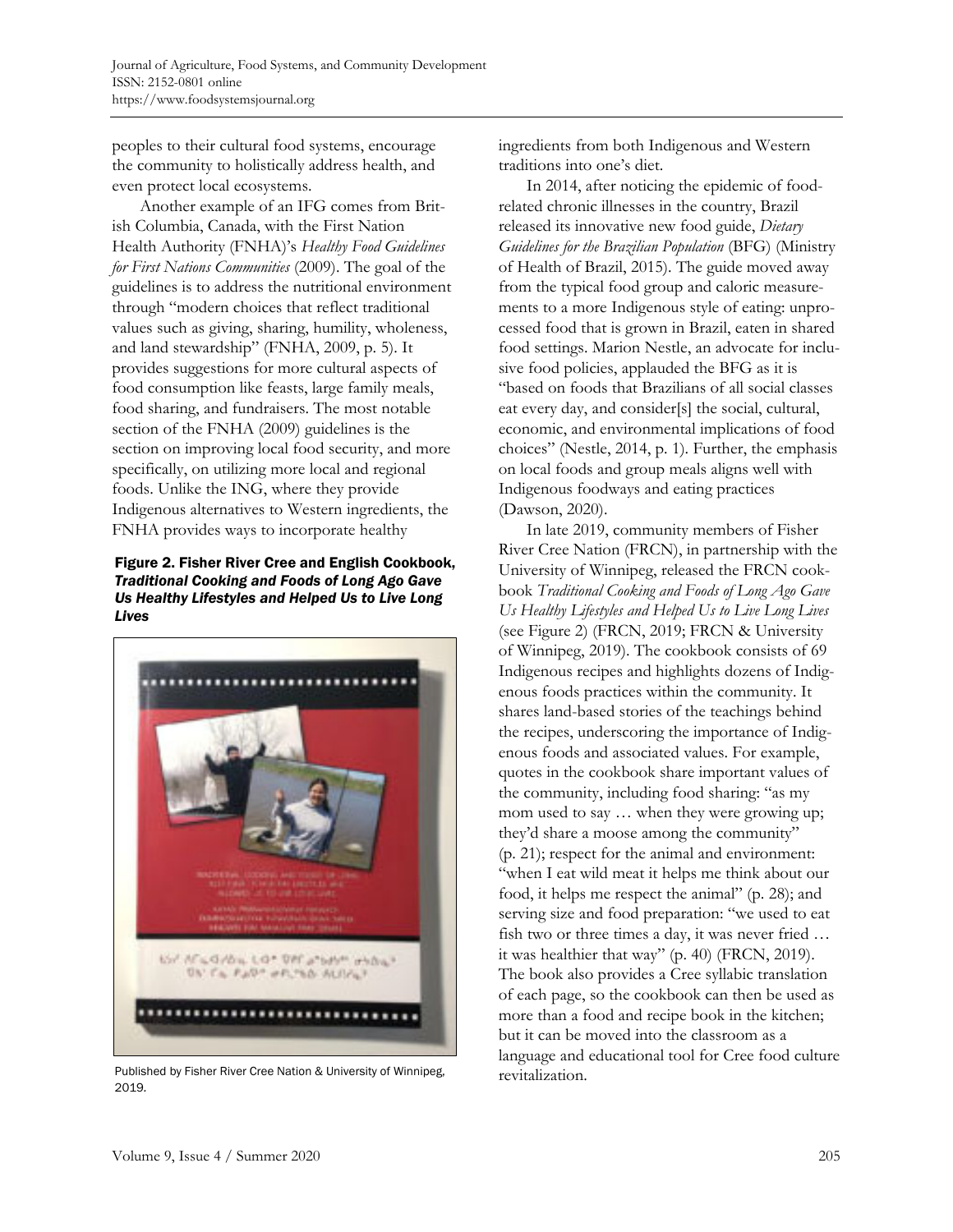## **Toward Indigenous-led Food Security Innovation: Fisher River Cree Nation's Indigenous Food Guide**

At this point, international approaches to Indigenous food guides and food systems, like those being undertaken in Canada, are relatively new, although there are several that are promising. However, with so many approaches being new and attempting to break the realm of Indigenous-led frameworks, it is hard to pinpoint what is a wise practice suited in one community context.

 Contemporary nutritional sciences are beginning to acknowledge the importance of Indigenous food practices as a key to health, well-being, and Indigenous cultural revitalization and resurgence. There is also an emerging opportunity and need to learn from the underlying Indigenous food knowledges and perspectives that give rise to Indigenous food systems and associated knowledges.

An Indigenous food guide specific to each





 Indigenous food knowledges and perspectives are central and critical in the debate and practice of the current and future of Indigenous food security and sovereignty. The first author of this commentary, who is an Ojibwe-Cree woman born and raised in FRCN along the southwestern shores of Lake Winnipeg, intends to design an Indigenous food guide uniquely suited to the needs, preferences, voices, perspectives and Indigenous food knowledges of FRCN community members for current and future generations. The FRCN food guide (see Figure 3) will be developed through

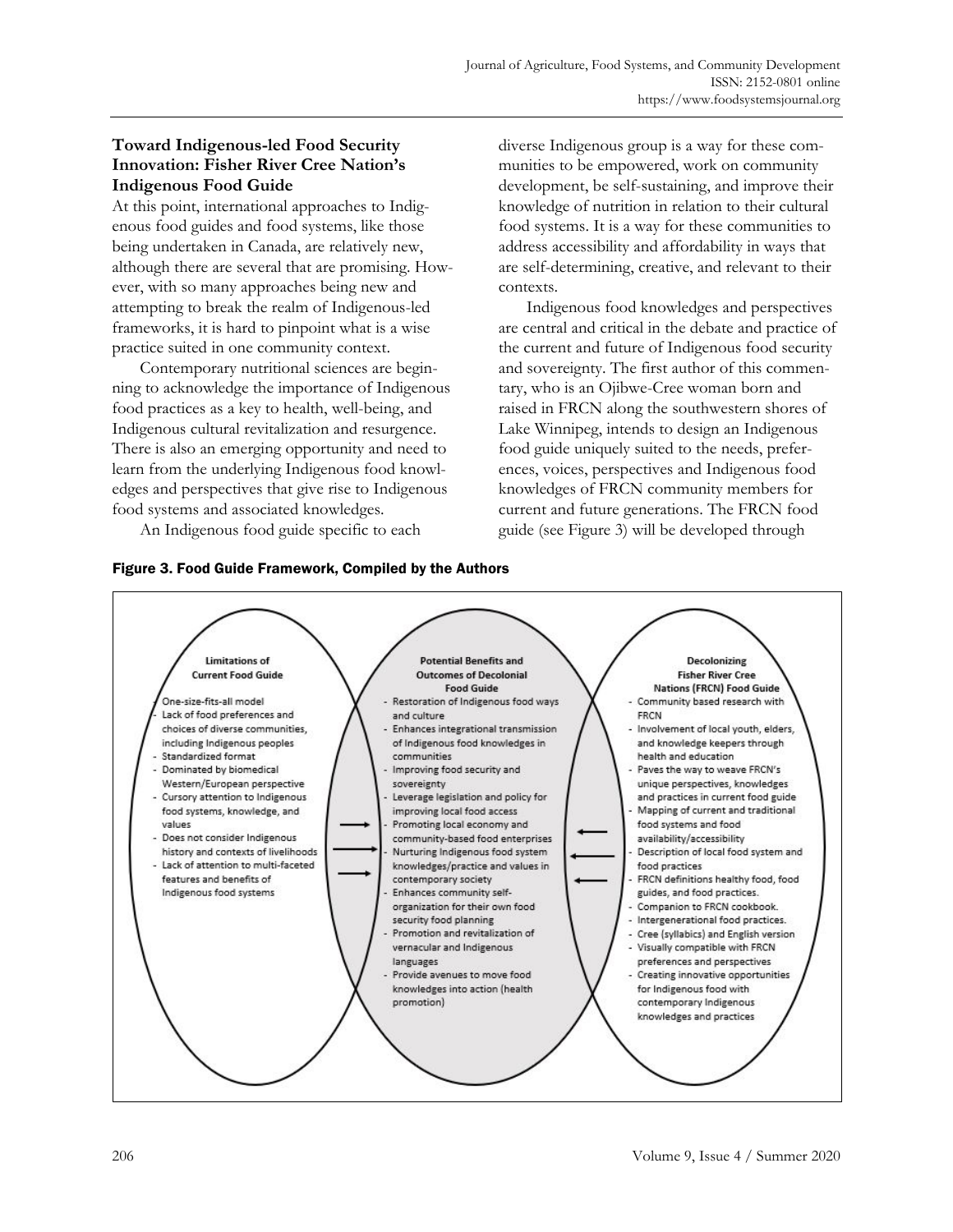community-based and -led collaborative research with the active involvement of youth and knowledge-keepers, and will follow the model of a wise practices approach that addresses the limitations FRCN community members have in making healthy food choices, accessing healthy and Indigenous foods, and sustainably revitalizing their cultural food practices. The FRCN food guide will build on the long-term partnership and experiences of the University of Winnipeg and will use the cookbook recipes as a starting point. We hope that

the lessons from this small-scale, wise practice– based Indigenous food innovation will inspire similar Indigenous food guides in Turtle Island, and elsewhere, and will enrich the debate and practice of current and future food security by privileging the perspective, visions, and voices of local Indigenous communities.

#### **Acknowledgment**

We are grateful to Fisher River Cree Nation for their continued support and collaboration.

#### **References**

- Amend, E. (2017). My food guide, their food guide: Diversity and personalization in Canada's national dietary guidelines. *Cuizine: The Journal of Canadian Food Cultures, 8*(1). https://doi.org/10.7202/1046624ar
- CBC. (2007, April 12). First aboriginal food guide balances traditional, practical*.* CBC. Retrieved from https://www.cbc.ca/news/canada/north/first-aboriginal-food-guide-balances-traditional-practical-1.637849
- CBC. (2012, July 30). The politics of food guides. CBC. Retrieved from https://www.cbc.ca/news/health/the-politics-of-food-guides-1.1268575
- Damman, S., Eide, W. B., & Kuhnlien, H. V. (2008). Indigenous peoples' nutrition transition in a right to food perspective. *Food Policy,* 33(2), 135–155. https://doi.org/10.1016/j.foodpol.2007.08.002
- Dawson, L. (2020). "Food will be what brings the people together": Constructing counter-narratives from the perspective of Indigenous foodways. In P. Settee & S. Shukla (Eds). *Indigenous Food Systems: Concepts, Cases, and Conversations* (pp. 83–100). Toronto: Canadian Scholars Press.
- Desmarais, A. A., & Wittman, H. (2014). Farmers, foodies and First Nations: Getting to food sovereignty in Canada*. Journal of Peasant Studies, 41*(6), 1153–1173. https://doi.org/10.1080/03066150.2013.876623
- Duignan, S. (2019, January 17). Canada's new food guide: A fail on culture and sustainability. The Conversation. Retrieved from http://theconversation.com/canadas-new-food-guide-a-fail-on-culture-and-sustainability-109718
- First Nations Health Authority (FNHA). (2009). *Healthy food guidelines for First Nations communities.* First Nations Health Authority. Retrieved from

https://www.fnha.ca/Documents/Healthy\_Food\_Guidelines\_for\_First\_Nations\_Communities.pdf

- Fisher River Cree Nation. (2019, December 19). Fisher River Cree Nation English-Cree cookbook now available [News release]. University of Winnipeg News Centre. Retrieved from
- https://news-centre.uwinnipeg.ca/all-posts/fisher-river-cree-nation-english-cree-cookbook-now-available/ Fisher River Cree Nation & University of Winnipeg. (2019). *Traditional cooking and foods of long ago gave us healthy lifestyles and*
- *helped us to live long lives* (Fisher River Cree-English Cookbook). Manitoba: Fisher River Cree Nation. Health Canada. (2019a). *History of Canada's food guides from 1942 to 2007*. Health Canada. Retrieved from [https://www.canada.ca/content/dam/hc-sc/documents/services/food-nutrition/canada-food](https://www.canada.ca/content/dam/hc-sc/documents/services/food-nutrition/canada-food-guide/resources/evidence/food-nutrients-health-interim-evidence-update-2018/26-18-2165-History%20of%20CFG-EN-06.pdf)guide/resources/evidence/food-nutrients-health-interim-evidence-update-2018/26-18-2165- History%20of%20CFG-EN-06.pdf
- Health Canada. (2019b). Canada's dietary guidelines. Retrieved October 2, 2019, from https://food-guide.canada.ca/en/guidelines/
- Kekiewicz, L., & Rotz, S. (2018). Toward anti-colonial food policy in Canada? (Im)possibilities within the settler state. *Canadian Food Studies, 5*(2), 13–24. https://doi.org/10.15353/cfs-rcea.v5i2.202
- Kerpen, S. T., Humbert, M. L., & Henry, C. J. (2015). Determinants of diet for urban aboriginal youth: Implications for health promotion. *Health Promotion Practice, 16*(3), 392–400. https://doi.org/10.1177/1524839914557862
- Kuhnlein, H., Erasmus, B., Creed-Kanashiro, H., Englberger, L., Okeke, C., Turner, N., Allen, L., & Bhattacharjee, L. (2006). Indigenous peoples' food systems for health: Finding interventions that work. *Public Health Nutrition, 9*(8), 1013–1019. https://doi.org/10.1017/PHN2006987